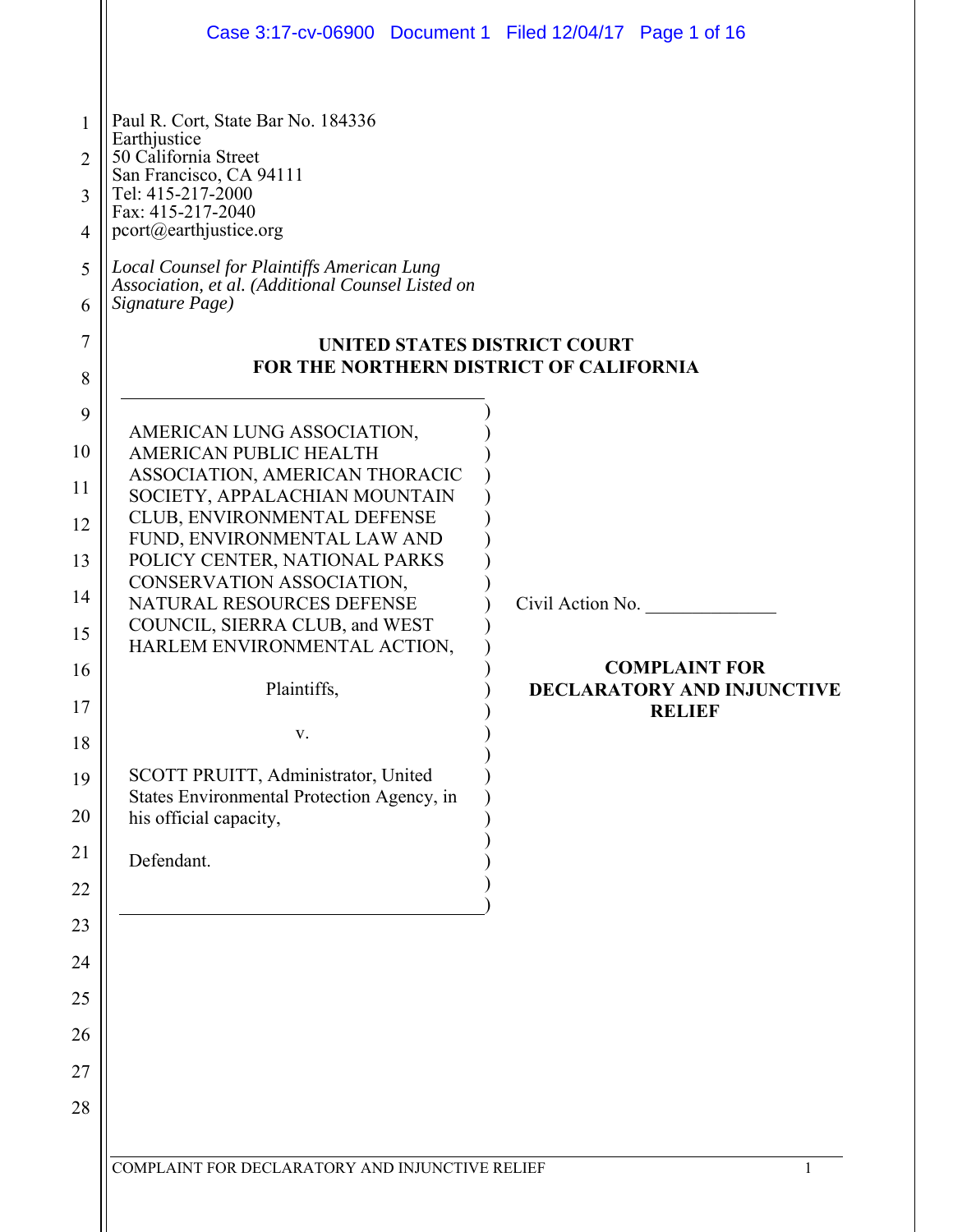#### **INTRODUCTION**

1. All areas of the country are legally entitled to healthy, clean air. Not all areas have it. Plaintiffs American Lung Association, American Public Health Association, American Thoracic Society, Appalachian Mountain Club, Environmental Defense Fund, Environmental Law and Policy Center, National Parks Conservation Association, Natural Resources Defense Council, Sierra Club, and West Harlem Environmental Action bring this action for declaratory judgment and injunctive relief to compel Defendant Scott Pruitt ("Administrator" or "Defendant"), in his official capacity as Administrator of the U.S. Environmental Protection Agency ("EPA"), to carry out his overdue legal obligation to officially identify those areas of the country with dangerous levels of ground-level ozone air pollution, a necessary step toward bringing those areas into compliance with federal clean air standards by legally mandated deadlines.

2. Ground-level ozone, or smog, seriously harms human health and the environment. At high enough levels, it impairs breathing, inflames lungs, sends people to the hospital, and can even kill. It also harms growing plants and even entire ecosystems. The Clean Air Act requires EPA to establish health- and welfare-based national ambient air quality standards ("ozone standards") to limit the amount of ozone allowed in the outdoor air. Areas with ozone pollution levels that violate the standards must clean up their air, and areas whose emissions contribute to poor air quality in downwind communities must reduce those emissions.

3. EPA strengthened the ozone standards in 2015 based on an extensive scientific record leading to its recognition that the prior ozone standards were inadequate to protect public health and welfare. The signing of the final rule on October 1, 2015, triggered the Administrator's nondiscretionary duty to "promulgate the designations of all areas" of the country as meeting

1

2

3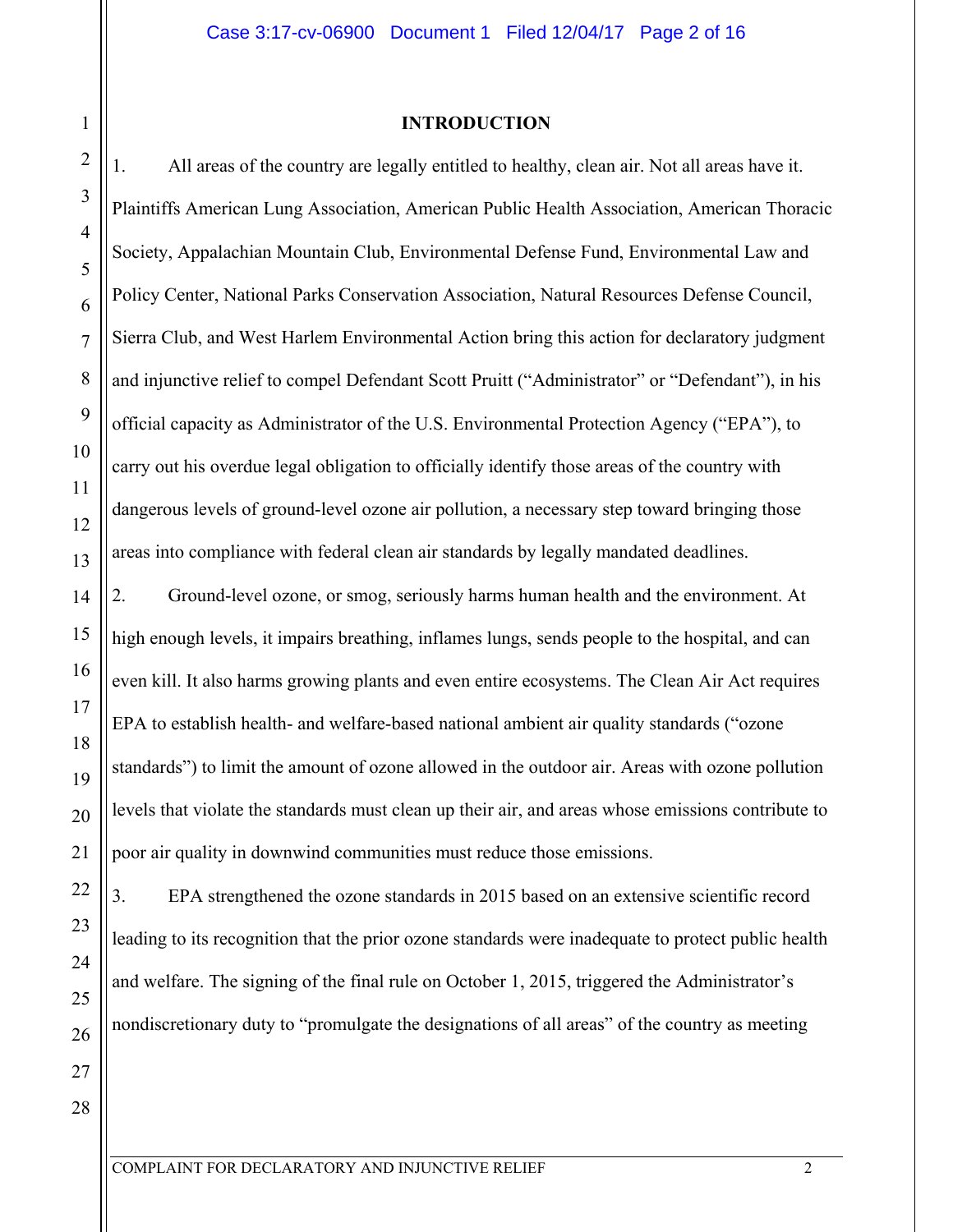("in attainment of") or not meeting ("in nonattainment of") the standards within two years—*i.e.*, by October 1, 2017. 42 U.S.C. § 7407(d)(1)(B)(i).

4. This deadline has passed and the Administrator has not yet promulgated designations for all areas of the nation. The areas that have not yet been designated are those that are most polluted, where tens of millions of people live and work. EPA's failure to meet the deadline that Congress prescribed violates the Clean Air Act; thus, Plaintiffs seek both declaratory relief and an order to compel the Administrator to issue designations for all areas forthwith.

# **JURISDICTION AND VENUE**

5. This action arises under the Clean Air Act, 42 U.S.C. § 7407(d)(1)(B)(i). This Court has jurisdiction over this action pursuant to 42 U.S.C. § 7604(a)(2) and 28 U.S.C. §§ 1331 and 1361. This Court may grant the relief Plaintiffs request pursuant to 42 U.S.C. § 7604(a) and 28 U.S.C. §§ 2201, 2202, and 1361. Plaintiffs have a right to bring this action pursuant to the Clean Air Act, 42 U.S.C. § 7604(a)(2); 28 U.S.C. § 1361; and the Administrative Procedure Act, 5 U.S.C. §§ 701-706.

6. By certified letter to the Administrator posted on October 3, 2017, Plaintiffs gave notice of this action as required by the Clean Air Act, 42 U.S.C. § 7604(b)(2), and 40 C.F.R. Part 54. 7. Venue is proper in this Court under 28 U.S.C. § 1391(e) because a) Plaintiff Sierra Club resides in this district; b) this district is one in which Defendant EPA resides and performs its official duties; and c) a substantial part of the events and omissions giving rise to this claim has occurred and is occurring in this district because EPA's failure to act as complained of herein threatens the health and welfare of district residents, including members of Plaintiffs (as further detailed herein), and because EPA's Regional Office in San Francisco, California, has a substantial role in implementing the EPA duties at issue in this case.

1

2

3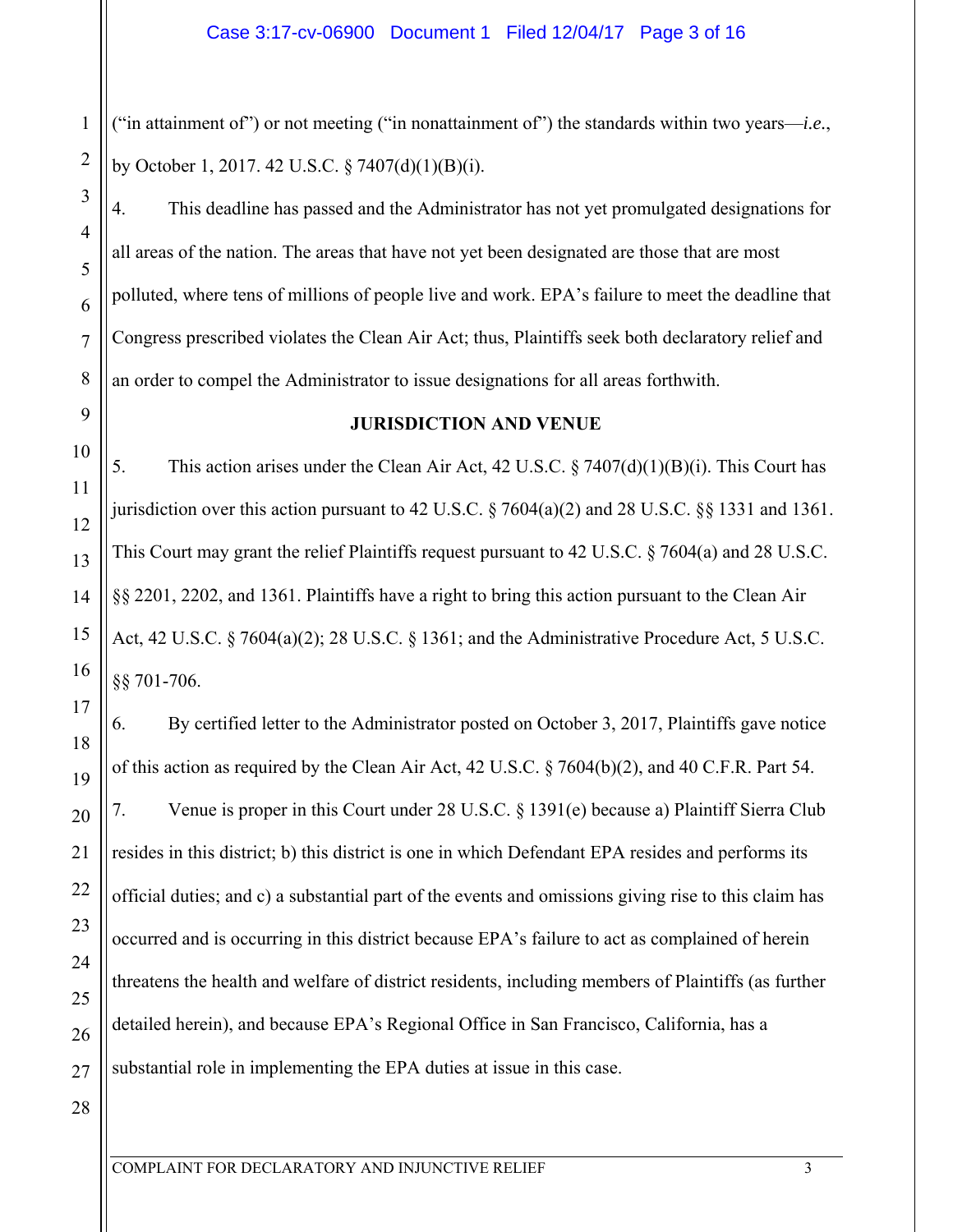8. Pursuant to Civil L.R. 3-2(c), (d), this case is properly assigned to the San Francisco or Oakland Division of this Court because Plaintiff Sierra Club resides in Oakland, California, and Defendant EPA resides in San Francisco, California.

# **PARTIES**

9. Plaintiff **American Lung Association** is a corporation organized and existing under the laws of Maine. ALA is a national nonprofit organization dedicated to a world free of lung disease and to saving lives by preventing lung disease and promoting lung health. ALA's Board of Directors includes pulmonologists and other health professionals.

10. Plaintiff **American Public Health Association** is an organization incorporated in Massachusetts, and has members from all fields of public health. Its issues include those affecting personal and environmental health and pollution control, chronic and infectious diseases, and health equity.

11. Plaintiff **American Thoracic Society** is an international, non-profit medical-professional organization organized and existing under the laws of the State of New York. Its members protect public health by preventing and treating respiratory disease, critical care illness, and sleep-disordered breathing through research, education, care, and advocacy.

12. Plaintiff **Appalachian Mountain Club** is a corporation organized and existing under the laws of the Commonwealth of Massachusetts. It is a regional nonprofit organization dedicated to promoting the protection, enjoyment, and understanding of the mountains, forests, waters, and trails of the Northeast and Mid-Atlantic Outdoors.

13. Plaintiff **Environmental Defense Fund** is a national nonprofit corporation organized and existing under the laws of the State of New York. It links science, economics, and law to create

1

2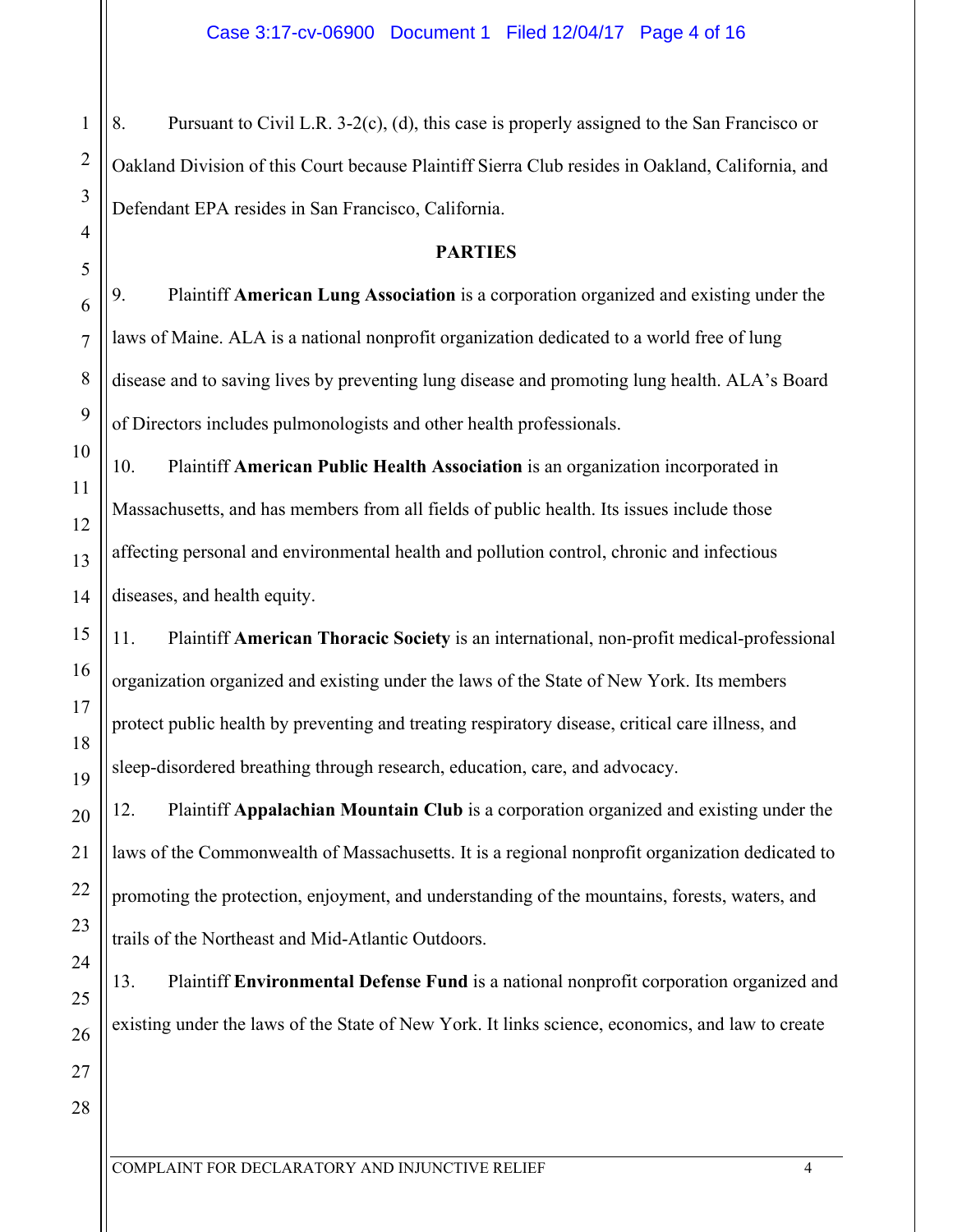1 2 innovative, equitable, and cost-effective solutions to society's most urgent environmental problems.

14. Plaintiff **Environmental Law and Policy Center** is a nonprofit corporation incorporated in and operating under the requirements of the State of Illinois. It is a legal advocacy organization dedicated to improving environmental quality and protecting natural resources in the Midwest and Great Plains states.

15. Plaintiff **National Parks Conservation Association** is a national nonprofit corporation organized and existing under the laws of the District of Columbia. It is dedicated to protecting and enhancing America's National Parks for present and future generations.

16. Plaintiff **Natural Resources Defense Council** is a national nonprofit corporation organized and existing under the laws of the State of New York that is dedicated to improving the quality of the human environment and protecting the nation's endangered natural resources. 17. Plaintiff **Sierra Club** is a nonprofit corporation organized and existing under the laws of the State of California, with its headquarters located in Oakland, California. It is dedicated to the protection and enjoyment of the environment.

18. Plaintiff **West Harlem Environmental Action** is a corporation organized and existing under the laws of New York. Founded in 1988, it is a Northern Manhattan community-based organization whose mission is to build healthy communities by assuring that people of color and/or those with low income participate meaningfully in the creation of sound and fair environmental health and protection policies and practices.

19. Collectively, Plaintiffs have over two million members, with members living, working, and engaging in outdoor activities in all 50 states and Washington, DC.

3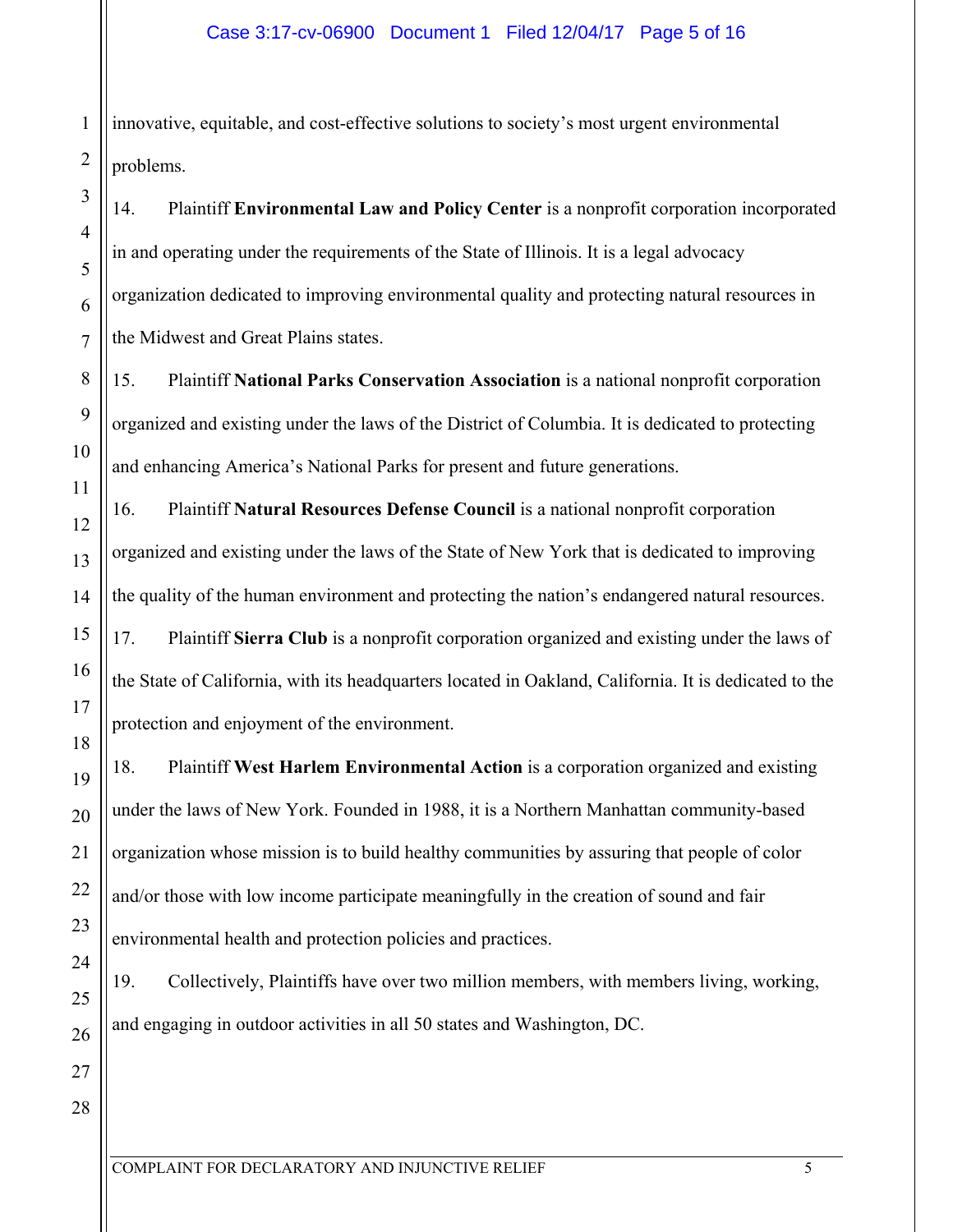20. Defendant Scott Pruitt is the Administrator of the EPA. In that role, he is charged with the duty to uphold the Clean Air Act and to take required regulatory actions according to the schedules established therein. Administrator Pruitt is sued in his official capacity.

1

2

3

4

5

6

7

8

9

10

11

12

13

14

15

16

17

18

19

20

21

22

23

24

25

27

### **FACTUAL BACKGROUND: OZONE**

21. Ozone, the main component of smog, is a corrosive air pollutant that inflames the lungs and constricts breathing, and likely kills people. *See* 80 FR 65,292, 65,308/3-09/1 (Oct. 26, 2015); EPA, *Integrated Science Assessment for Ozone and Related Photochemical Oxidants* 2-20 to -23 tbl.2-1 (EPA-HQ-OAR-2008-0699-0405, Feb. 2013) ("ISA"). It causes and exacerbates asthma attacks, emergency room visits, hospitalizations, and other serious health harms. *E.g.*, EPA, *Policy Assessment for the Review of the Ozone National Ambient Air Quality Standards* 3- 18, 3-26 to -29, 3-32 (EPA-HQ-OAR-2008-0699-0404, Aug. 2014) ("PA"); ISA 2-16 to -18, 2- 20 to -24 tbl.2-1. Ozone-induced health problems can force people to change their ordinary activities, requiring children to stay indoors and forcing people to take medication and miss work or school. *E.g.*, PA 4-12.

22. Ozone can harm healthy adults, but others are more vulnerable. *See* 80 FR 65,310/1-3. Because their respiratory tracts are not fully developed, children are especially vulnerable to ozone pollution, particularly when they have elevated respiratory rates, as when playing outdoors. *E.g.*, PA 3-81 to -82. People with lung disease and the elderly also have heightened vulnerability. *See* 80 FR 65,310/3. People with asthma suffer more severe impacts from ozone exposure than healthy individuals do and are more vulnerable at lower levels of exposure. *Id.* 65,311/1 n.37, 65,322/3.

26 28 23. Ozone also damages vegetation and forested ecosystems, causing or contributing to widespread stunting of plant growth, tree deaths, visible leaf injury, reduced carbon storage, and reduced crop yields. PA 5-2 to -3; ISA 9-1. The damage includes tree-growth losses reaching 30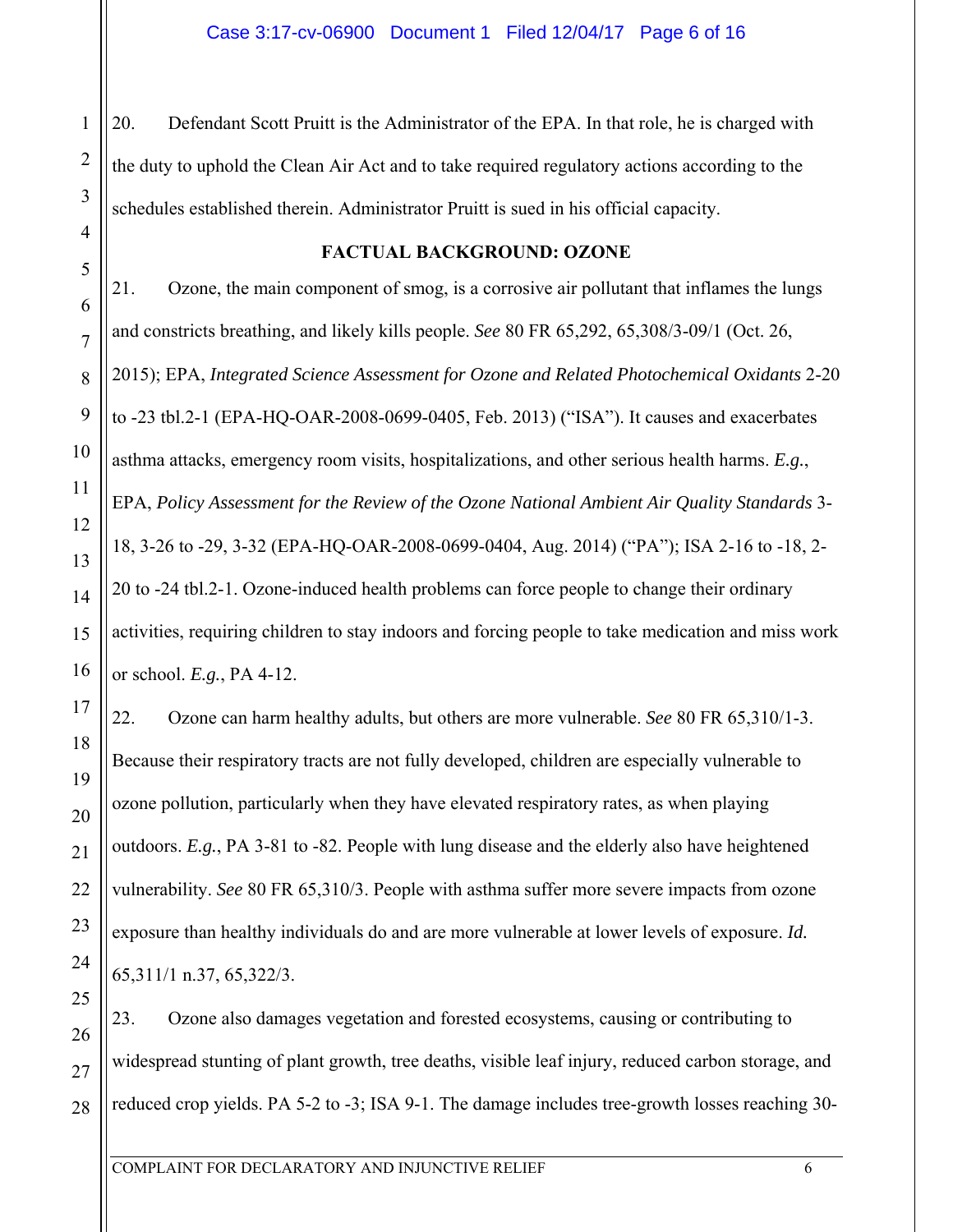50% in some areas, and widespread visible leaf injury, including 25-37% of sites studied in just one state. PA 5-13; ISA 9-40. By harming vegetation, ozone can also damage entire ecosystems, leading to ecological and economic losses. 80 FR 65,370/1-2, 65,377/3.

1

2

3

4

5

6

7

8

9

10

11

12

13

14

15

16

17

18

19

20

21

22

23

24

25

# **STATUTORY AND REGULATORY BACKGROUND**

24. Congress enacted the Clean Air Act "to protect and enhance the quality of the Nation's air resources so as to promote the public health and welfare and the productive capacity of its population." 42 U.S.C. § 7401(b)(1). One "primary goal" is "pollution prevention." *Id*. § 7401(c). Congress found the Act to be necessary in part because "the growth in the amount and complexity of air pollution brought about by urbanization, industrial development, and the increasing use of motor vehicles, has resulted in mounting dangers to the public health and welfare." *Id*. § 7401(a)(2).

25. Central to the Act is the requirement that EPA establish national ambient air quality standards for certain widespread air pollutants that endanger public health and welfare, referred to as "criteria pollutants." *Id*. §§ 7408-7409. One criteria pollutant is ground-level ozone. *See* 40 C.F.R. §§ 50.9, 50.10, 50.15, 50.19.

26. The national ambient air quality standards establish allowable concentrations of criteria pollutants in ambient air. Primary standards protect public health, including that of sensitive populations such as asthmatics, children, and the elderly. 42 U.S.C. § 7409(b)(1). Secondary standards protect public welfare, including protection against damage to animals, crops, vegetation, and buildings. *Id*. §§ 7409(b)(2), 7602(h). EPA must review and, as appropriate, revise these standards at least every five years. *Id*. § 7409(d)(1).

26 27 28 27. After EPA sets or revises a standard, the implementation process begins. Within one year of the standards' promulgation, the states and Tribes provide EPA recommendations for initial area designations, which classify all areas within the state or tribal land as "nonattainment,"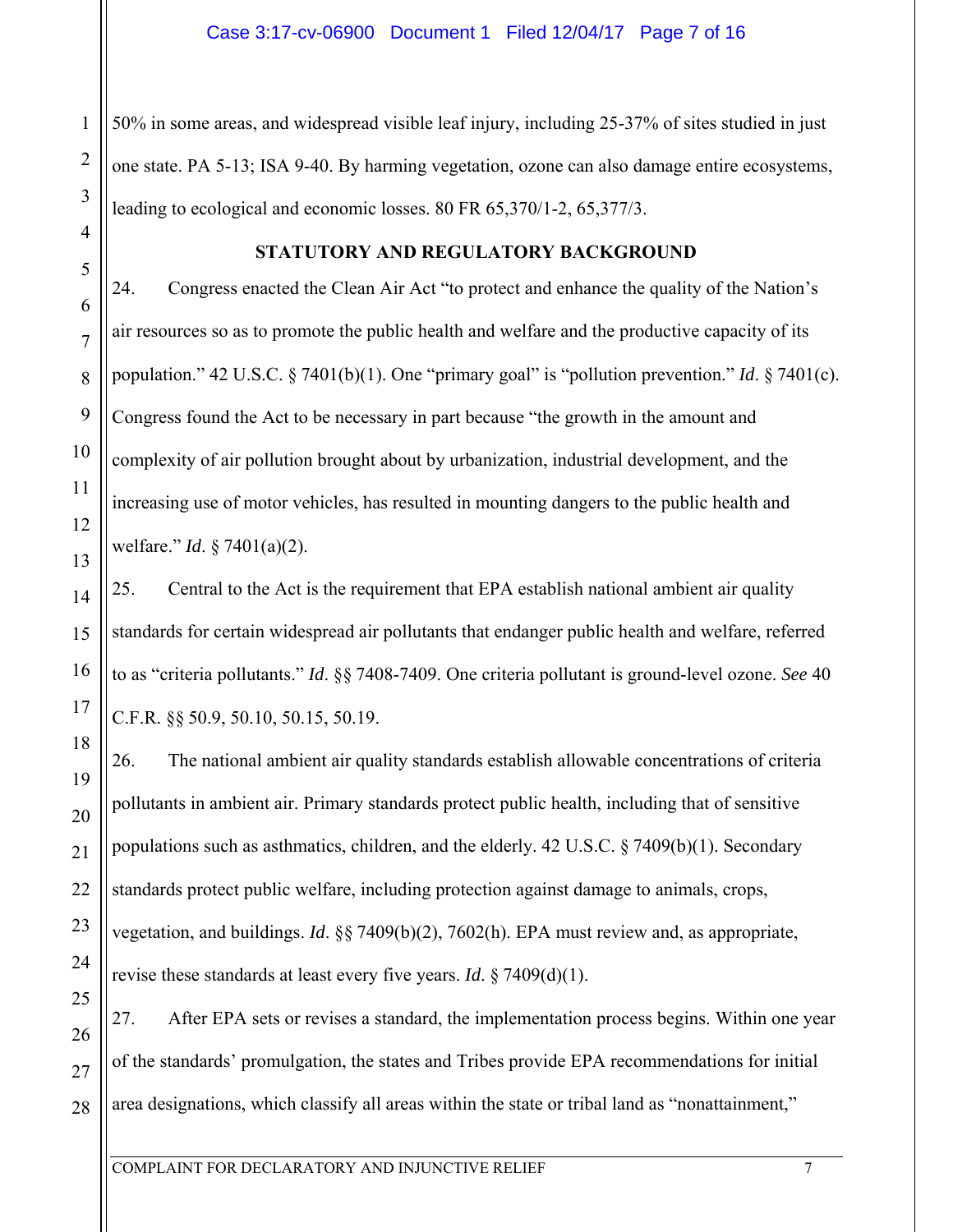"attainment," or "unclassifiable" under the standards. *Id*. § 7407(d)(1)(A). A nonattainment area is one that does not meet the standards or that "contributes to ambient air quality in a nearby area that does not meet" the standards. *Id*.  $\S 7407(d)(1)(A)(i)$ . An attainment area is an area that meets the standards and does not contribute to air quality in a nearby area that does not meet them. *Id.* § 7407(d)(1)(A)(ii). An "unclassifiable" area is "any area that cannot be classified on the basis of available information as meeting or not meeting" the standard, and is treated for regulatory purposes as an attainment area. *Id.* §§ 7407(d)(1)(A)(iii), 7471.

28. Then, "as expeditiously as practicable, but in no case later than" two years after promulgating or revising a standard, EPA "shall promulgate the designations of all areas (or portions thereof) submitted" by states and Tribes. *Id*. § 7407(d)(1)(A)-(B); *see also id*. §§ 7601(d)(1), 7602(d). In promulgating designations, EPA may modify a state or Tribe's recommendations, but if EPA intends to do so, it must so notify the state or Tribe at least 120 days in advance of promulgating the designation. *Id*. § 7407(d)(1)(B)(ii). If a state or Tribe does not submit recommendations for an area, EPA still must promulgate a designation for that area. *See id.*

29. A nonattainment designation triggers requirements for states to ensure that air quality in nonattainment areas will attain ozone standards by specified deadlines. *Id*. §§ 7410(a), (c), 7502; *see also id*. §§ 7511-7511f (provisions specific to ozone nonattainment areas). Among the protections is a preconstruction permitting program, which requires large new factories and power plants in nonattainment areas to operate state-of-the-art pollution controls and to secure reductions in air pollution from other sources sufficient to more than offset the new pollution they will introduce. *Id.* §§ 7503, 7511a. Each state must adopt a "state implementation plan" that includes all the protections Congress required for nonattainment areas and any specific measures

1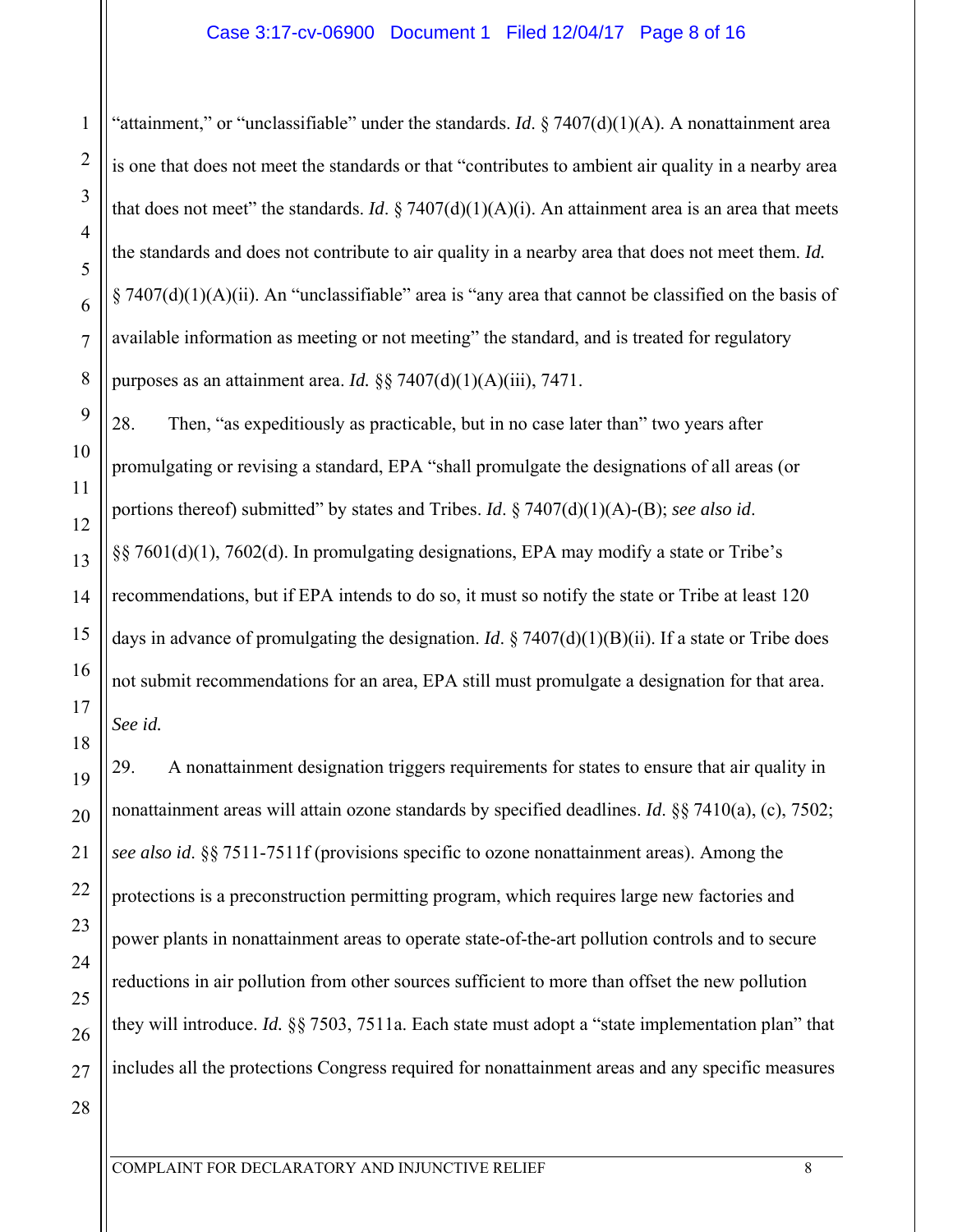the state determines should be implemented to address local sources of air pollution contributing to elevated ozone levels. *Id*.  $\S 7410(a)(2)(I)$ .

30. The requirements—and deadlines—for states to adopt the specific programs Congress mandated to control harmful emissions in nonattainment areas depend on the areas being designated nonattainment. *See, e.g.*, *id*. §§ 7502(b), (c), 7503.

31. Simultaneously with their designation, ozone nonattainment areas must be classified based on the severity of their ozone pollution levels. *Id*. § 7511(a)(1) tbl.1. The higher the classification, the longer the area has to come into attainment, but the more stringent the controls it must adopt. If an area fails to attain on time, EPA must reclassify it to a higher classification, triggering stronger pollution control requirements.

# **FACTUAL BACKGROUND: 2015 OZONE STANDARD REVISION AND EPA'S FAILURE TO PROMULGATE DESIGNATIONS**

32. EPA revised the ozone standards most recently on October 1, 2015 ("the 2015 standards"), strengthening them by tightening the maximum 8-hour level of ozone allowed in the ambient air to 70 parts per billion (ppb), down from the 75 ppb allowed under the prior version of the standards ("the 2008 standards"). 80 FR 65,292/1, 65,452/2; 73 FR 16,436, 16,436/1 (2008).

33. EPA made this revision after its lengthy and detailed review process demonstrated that the 2008 standards were inadequate to protect public health and welfare. 80 FR 65,342/2-47/1, 65,389/1-90/2. Important parts of the extensive record showed that healthy young adults experienced adverse health effects with ozone exposures at levels allowed by the 2008 standards and linked ozone levels allowed by those standards to hospital visits, deaths, and other serious health harms. *Id*. 65,343/1-44/3, 65,346/2-3. In a 15-city study, EPA estimated that tens of thousands of children would still face dangerous ozone exposures even after the 2008 standards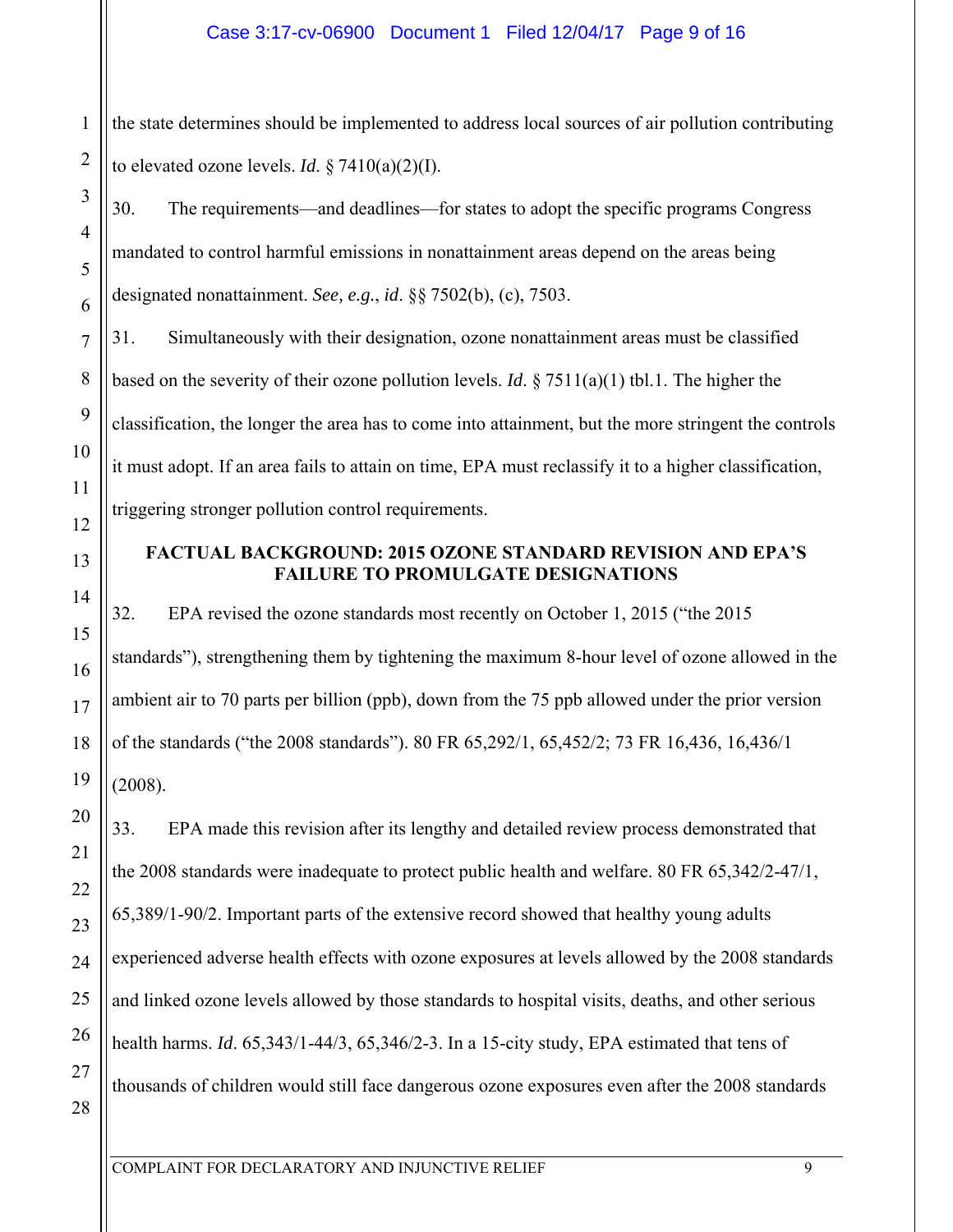were met. *Id*. 65,344/3-47/1. EPA's independent scientific advisors likewise unanimously found the 2008 standards were not strong enough to protect public health and welfare. *Id*. 65,346/2, 65,381/3.

34. EPA's revision of the standards on October 1, 2015 meant its mandatory deadline for issuing designations was October 1, 2017. *See* 42 U.S.C. § 7407(d)(1)(B)(i).

35. All the impacted states and Tribes submitted designation recommendations to EPA well in advance of this deadline. *See* www.epa.gov/ozone-designations/2015-ozone-standards-staterecommendations; www.epa.gov/ozone-designations/2015-ozone-standards-tribalrecommendations. They did so with ample guidance from EPA regarding what kind of information it needed to make final designations. *See, e.g.*, Memorandum on Area Designations for the 2015 Ozone National Ambient Air Quality Standards, from Janet McCabe, Acting Ass't Adm'r, to Reg'l Adm'rs (Feb. 25, 2016).

36. On June 28, 2017, EPA purported to extend its ozone designation deadline by one year. 82 Fed. Reg. 29,246 (June 28, 2017). After multiple public health and environmental organizations (including Plaintiffs) and several states sued EPA over the extension, EPA issued a notice formally withdrawing it. 82 Fed. Reg. 37,318 (Aug. 10, 2017). Thus, the mandatory deadline for issuing designations remains October 1, 2017. *See* 42 U.S.C. § 7407(d)(1)(B)(i). 37. By its October 1, 2017 deadline, EPA had not promulgated a single ozone designation under the 2015 standards for any area in the country. At no point did EPA notify any state or Tribe that it intended to modify any of their recommended designations pursuant to  $§ 7407(d)(1)(B)(ii).$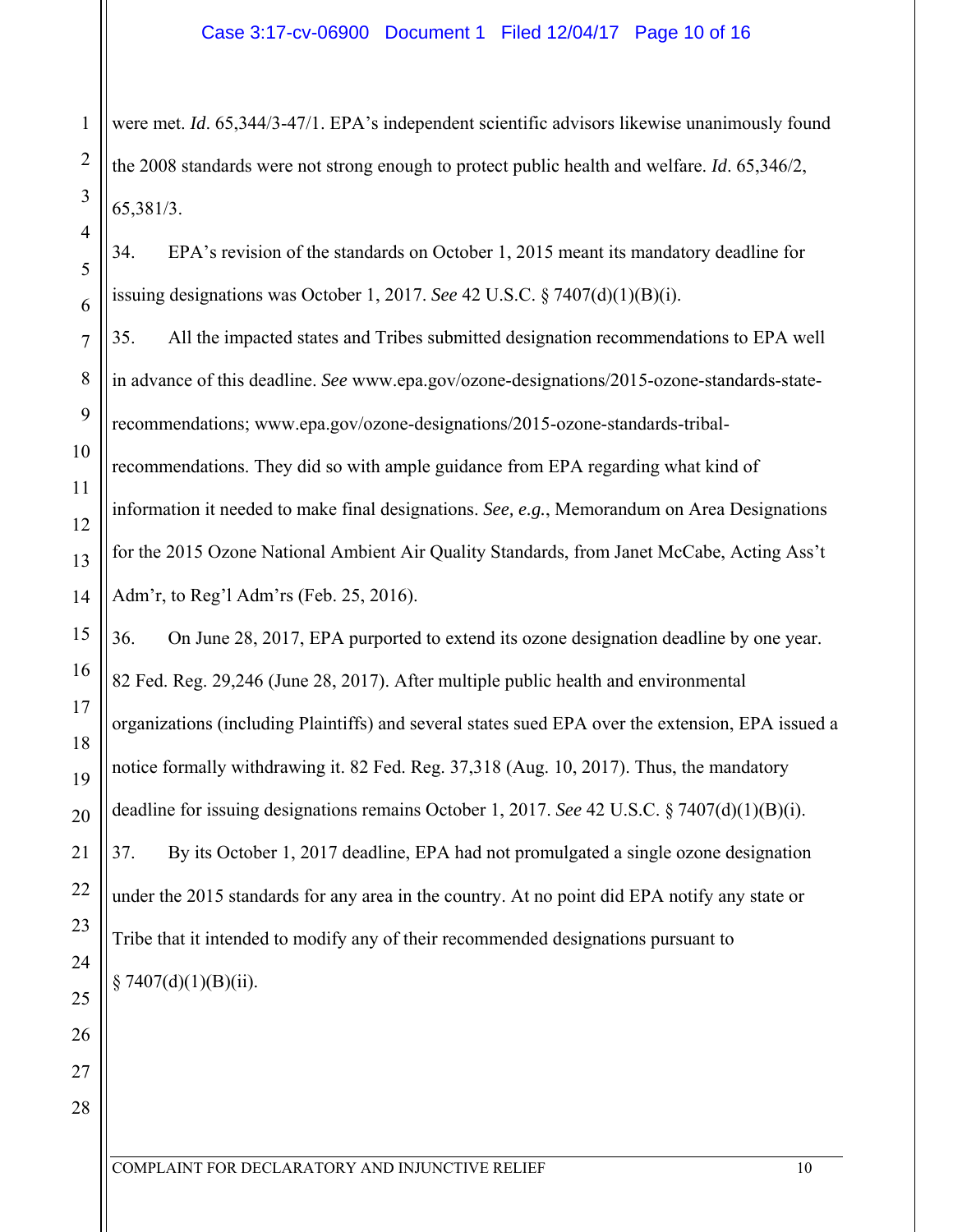38. On November 6, 2017, EPA issued attainment and unclassifiable designations for some areas of the country, but no nonattainment designations. 82 FR 54,232, 54,235/2 (Nov. 16, 2017) (signature date is November 6, 2017).

39. As of the date of this filing, EPA has not issued designations under the 2015 standards for all areas of the nation by the October 1, 2017, deadline, as required by the Clean Air Act. EPA also has not notified any state or Tribe that it intends to modify any of their recommended designations. Nor has EPA attempted to extend its now-passed deadline.

40. More than 100 million of the roughly 323 million people in the United States live in the hundreds of counties that remain as of this date without designations under the 2015 standards, including urban areas like Los Angeles, New York City, Chicago, Washington-Baltimore, Denver, Houston, San Antonio, Detroit, Cincinnati, Philadelphia, Atlanta, and Oakland, where ozone pollution is particularly severe. *See* 82 FR 54,235-87.

# **PLAINTIFFS' INJURIES**

41. Plaintiffs' members include individuals who live, work, travel, and/or engage in recreational activities in areas where air quality violates the 2015 ozone standards, including areas state governors themselves have recommended be designated nonattainment, but for which EPA has failed to make ozone designations in the timeframe required by 42 U.S.C. § 7407(d)(1)(B)(i), including in cities like Baltimore, Chicago, Philadelphia, and San Antonio. 42. The acts and omissions of EPA alleged herein harm Plaintiffs' members by prolonging air quality conditions that adversely affect or threaten their health, and by nullifying or delaying measures and procedures mandated by the Act to protect their health from ozone pollution in places where they live, work, travel, and/or recreate. Indeed, ozone levels that exceed the 2015 standards can exacerbate Plaintiffs' members' health problems such as asthma and chronic

1

2

3

4

5

6

7

8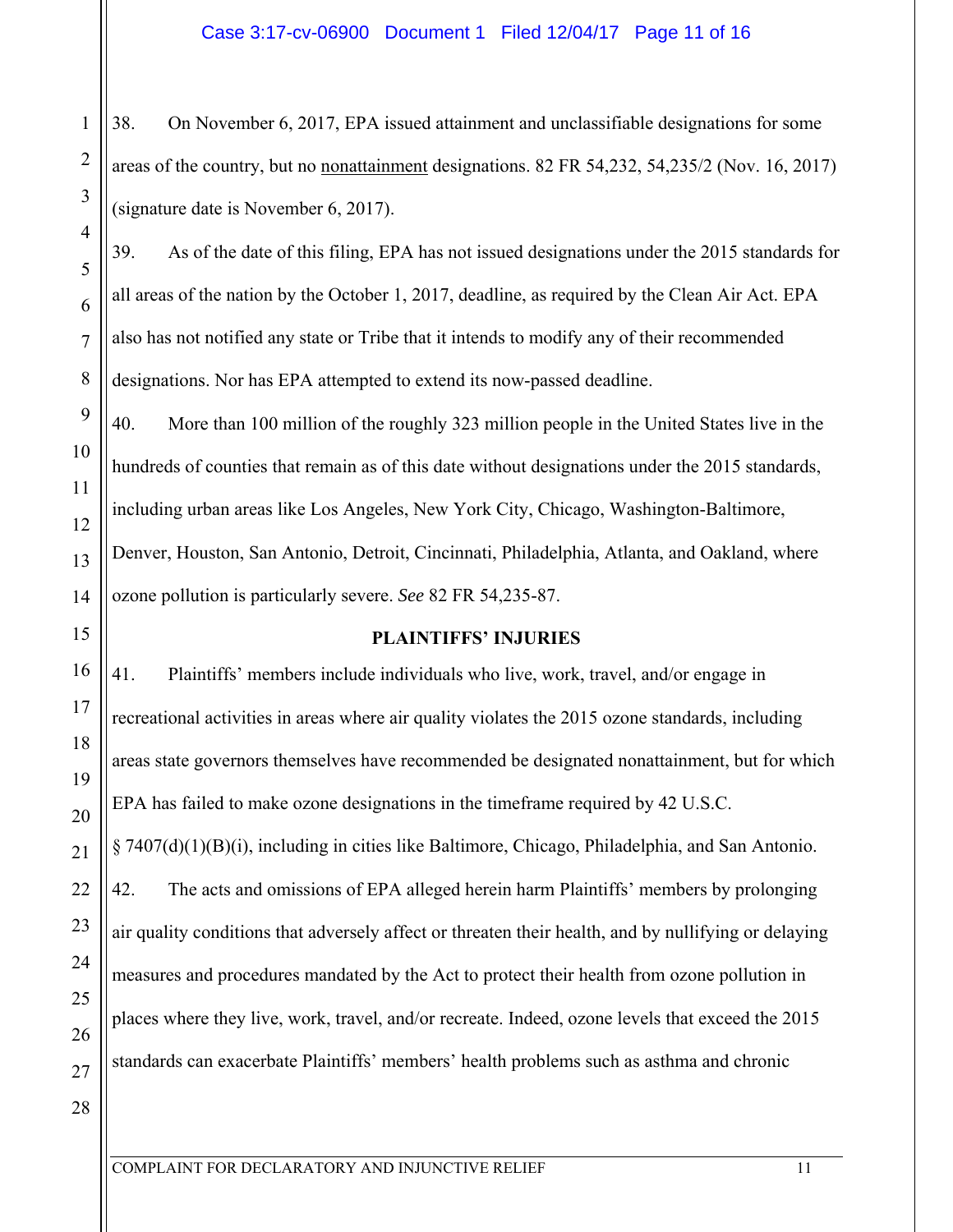2 obstructive pulmonary disease, causing physical problems that force them to limit activities that they would otherwise be able to do and enjoy.

43. The acts and omissions of EPA alleged herein also harm Plaintiffs' members' welfare interests—including their recreational, aesthetic, educational, and professional interests because their reasonable concerns about the health effects of their ozone exposure diminish their enjoyment of activities they previously enjoyed or would like to continue to engage in, and of areas they previously enjoyed or would like to continue to use.

44. The acts and omissions of EPA alleged herein further harm Plaintiffs' members' welfare interest in using and enjoying the natural environment in areas that do not meet the 2015 standards. Elevated levels of ozone damage plant life and natural ecosystems, thus harming Plaintiffs' members' recreational and aesthetic interests. Ozone damage to vegetation can lead to wildlife avoidance of certain areas, as well as a reduction in biodiversity or other changes to a local community's ecosystem, making it more difficult for Plaintiffs' members to observe, fish, cultivate, study, research, or write about wildlife, plants, or ecosystems.

45. The acts and omissions of EPA alleged herein further deprive Plaintiffs and their members of procedural rights and protections to which they would otherwise be entitled, including, but not limited to, the right to judicially challenge final ozone designations adversely affecting their members, the right to enforce requirements of the Act for preparation and implementation of plans to remedy violations of the 2015 ozone standards in nonattainment areas and prevent violations in attainment areas, and the right to comment on and judicially challenge such plans.

46. The EPA acts and omissions alleged herein further injure Plaintiffs and their members by depriving them of information to which they are entitled by law, including, but not limited to,

1

3

4

5

6

7

8

9

10

11

12

13

14

15

16

17

18

19

20

21

22

23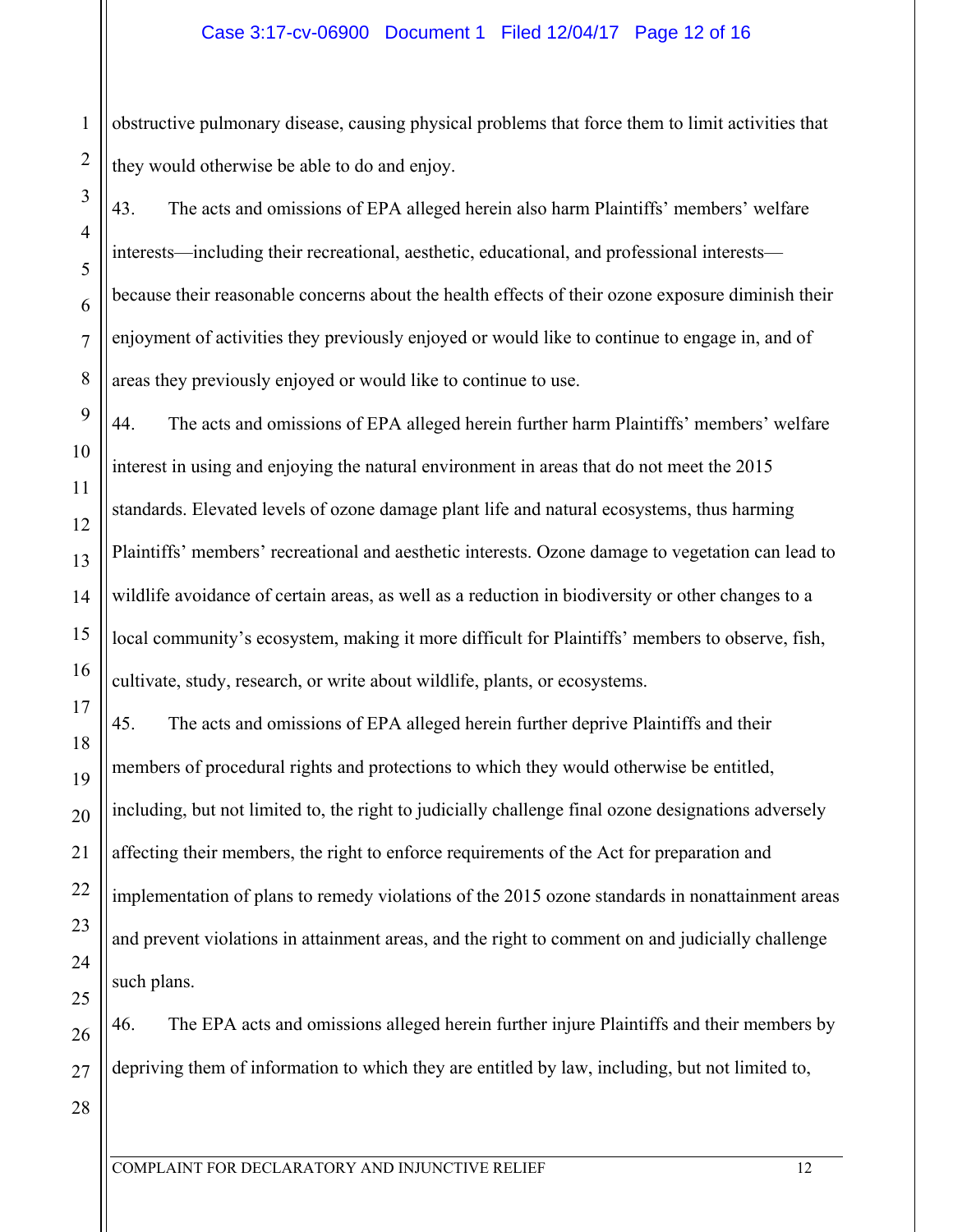# Case 3:17-cv-06900 Document 1 Filed 12/04/17 Page 13 of 16

EPA's published identification of each area in the nation as attainment, nonattainment, or unclassifiable. If Plaintiffs had access to such information, they would use it to, among other things: educate their members and the public about the scope of ozone standards violations nationwide, including identification of areas that violate the 2015 ozone standards and areas that meet the standards; advocate for adoption of adequate measures to bring nonattainment areas into compliance with the standards and prevent significant deterioration of air quality in attainment areas; advocate for appropriate action by EPA to determine whether unclassifiable areas meet or do not meet the standards; and more efficiently target Plaintiffs' actions to promote effective implementation of the 2015 ozone standards. Such information would also assist Plaintiffs' members in determining whether they are exposed to ozone levels that violate health standards and in taking action to protect themselves and their families from ozone pollution. The acts and omissions complained of herein deprive Plaintiffs and their members of the benefits of such information and thus cause them injury.

47. EPA's failure also hampers Plaintiffs' ability to perform certain programmatic functions essential to their missions, such as ensuring that states put in place the public health and environmental protections that accompany nonattainment designations, and educating the public about these protections.

48. Accordingly, the health, recreational, aesthetic, procedural, informational, and organizational interests of Plaintiffs and their members have been and continue to be adversely affected by the acts and omissions of EPA alleged herein.

49. A court order requiring EPA to promptly promulgate designations for all areas, as the law requires, would redress Plaintiffs' and Plaintiffs' members' injuries.

1

2

3

4

5

6

7

8

9

10

11

12

13

14

15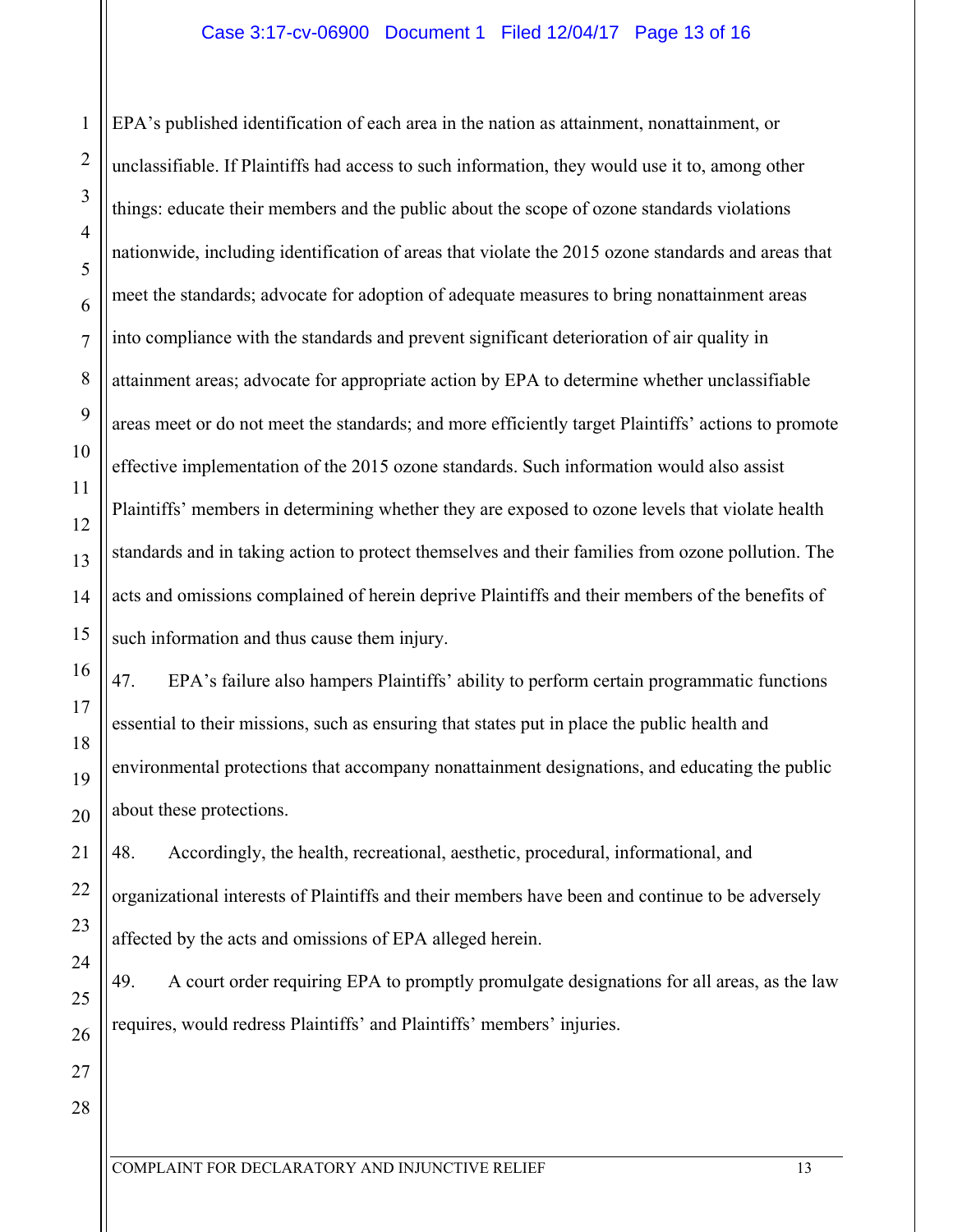# **CLAIM FOR RELIEF**

50. The allegations of all foregoing paragraphs are hereby incorporated as if set forth fully herein.

## Violation of the Clean Air Act

51. EPA's deadline for promulgating initial area air quality designations for all areas of the country under the 2015 ozone standards was October 1, 2017.

52. The Administrator failed to promulgate designations for all areas in the country by that date, as required by 42 U.S.C.  $\S 7407(d)(1)(B)(i)$ .

53. As of the filing of this Complaint, EPA has not promulgated designations for all areas in the country.

54. This constitutes a "failure of the Administrator to perform any act or duty under this chapter which is not discretionary" within the meaning of the Clean Air Act, 42 U.S.C.

§ 7604(a)(2), and thus a violation of the Act. EPA's violations are ongoing, and will continue unless remedied by this Court.

### **RELIEF REQUESTED**

WHEREFORE, Plaintiffs respectfully request that the Court:

(1) Declare that EPA's failure to timely promulgate area designations for all areas under the 2015 National Ambient Air Quality Standards for ozone by the deadline required by 42 U.S.C. § 7407(d)(1)(B)(i) constitutes a "failure of the Administrator to perform any act or duty under this chapter which is not discretionary" within the meaning of 42 U.S.C.  $§ 7604(a)(2);$ 

(2) Enjoin the Administrator from continuing to violate the above-described nondiscretionary duty;

1

2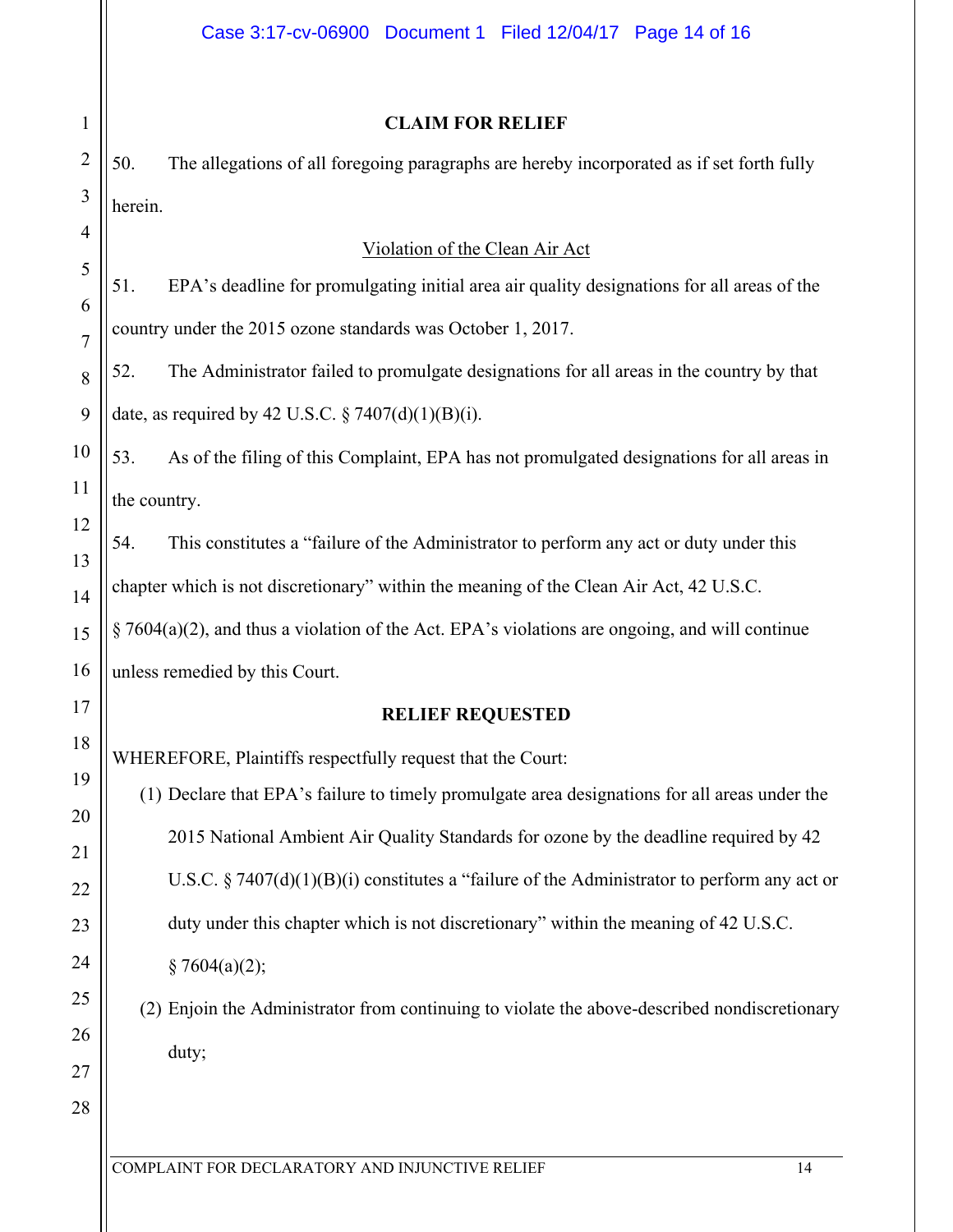|                                                                                                                     | Case 3:17-cv-06900 Document 1 Filed 12/04/17 Page 15 of 16                                                                                                                                                                                                                                                                                                                                                                                                                                                                                                                                                                                                                                                                                                                                                                            |  |
|---------------------------------------------------------------------------------------------------------------------|---------------------------------------------------------------------------------------------------------------------------------------------------------------------------------------------------------------------------------------------------------------------------------------------------------------------------------------------------------------------------------------------------------------------------------------------------------------------------------------------------------------------------------------------------------------------------------------------------------------------------------------------------------------------------------------------------------------------------------------------------------------------------------------------------------------------------------------|--|
| 1<br>$\overline{2}$<br>3<br>4<br>5<br>6<br>7                                                                        | (3) Order the Administrator to promulgate area designations for all areas of the country<br>under the 2015 National Ambient Air Quality Standards for ozone forthwith;<br>(4) Retain jurisdiction to ensure compliance with the Court's decree;<br>(5) Award Plaintiffs the costs of this action, including attorneys' fees; and,<br>(6) Grant such other relief as the Court deems just and proper.                                                                                                                                                                                                                                                                                                                                                                                                                                  |  |
| 8                                                                                                                   | DATED:<br>December 4, 2017                                                                                                                                                                                                                                                                                                                                                                                                                                                                                                                                                                                                                                                                                                                                                                                                            |  |
| 9<br>10<br>11<br>12<br>13<br>14<br>15<br>16<br>17<br>18<br>19<br>20<br>21<br>22<br>23<br>24<br>25<br>26<br>27<br>28 | Respectfully Submitted,<br>/s/ Paul Cort<br>Paul R. Cort, State Bar No. 184336<br>Earthjustice<br>50 California Street<br>San Francisco, CA 94111<br>Tel: 415-217-2000<br>Fax: 415-217-2040<br>pcort@earthjustice.org<br>Laura Dumais, DC Bar No.1024007 (pro hac vice pending)<br>Seth L. Johnson, DC Bar No.1001654 (pro hac vice pending)<br>Earthjustice<br>1625 Massachusetts Avenue, NW<br>Suite 702<br>Washington, DC 20036<br>Tel: 202-667-4500<br>Fax: 202-667-2356<br>ldumais@earthjustice.org<br>sjohnson@earthjustice.org<br>Counsel for Plaintiffs American Lung Association, American<br>Public Health Association, American Thoracic Society,<br>Appalachian Mountain Club, National Parks Conservation<br>Association, Natural Resources Defense Council, Sierra Club, and<br><b>West Harlem Environmental Action</b> |  |
|                                                                                                                     | COMPLAINT FOR DECLARATORY AND INJUNCTIVE RELIEF<br>15                                                                                                                                                                                                                                                                                                                                                                                                                                                                                                                                                                                                                                                                                                                                                                                 |  |